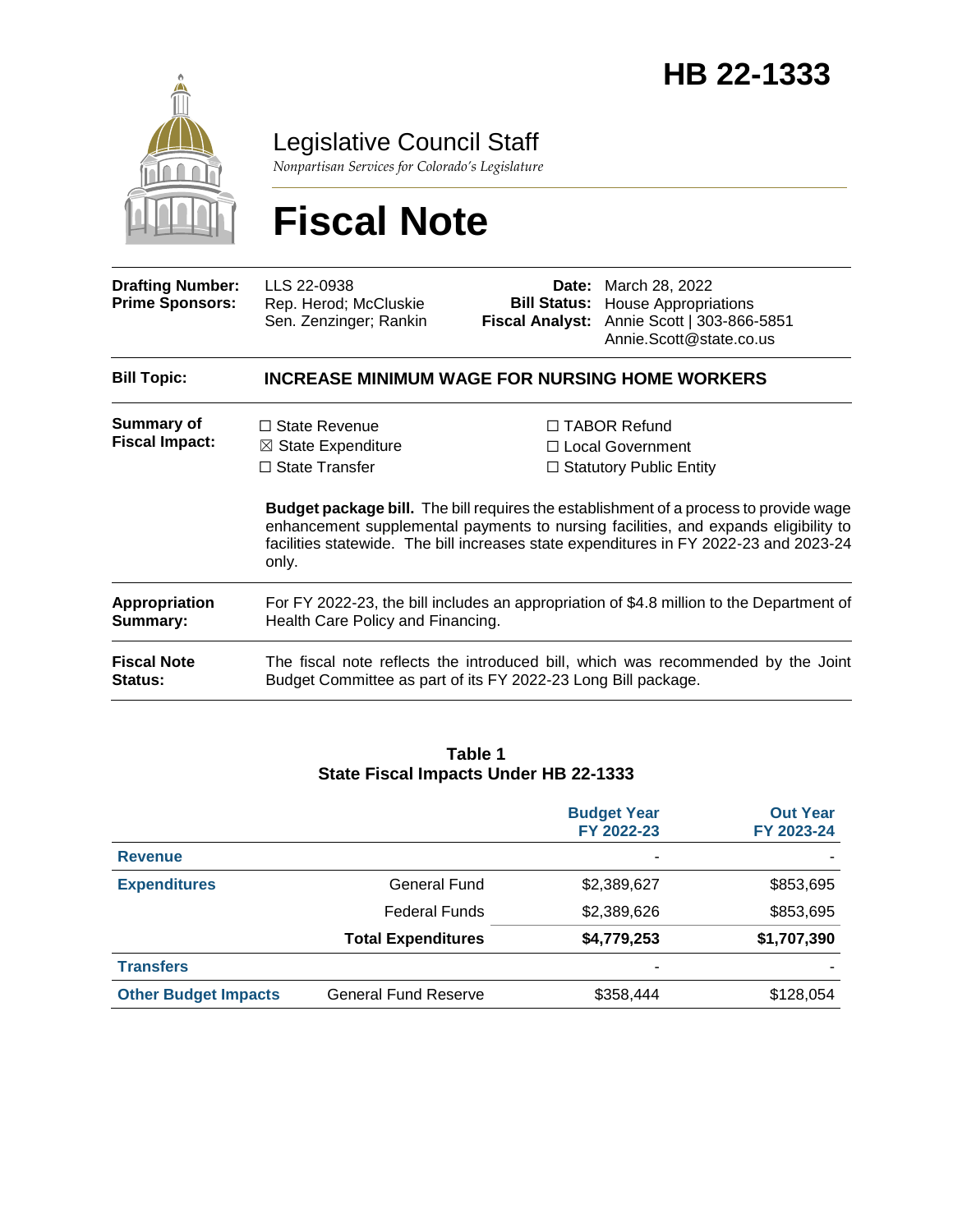# **Summary of Legislation**

Under current law, payments to nursing facilities for the purpose of increasing nursing facility employee wages are limited to those facilities within the jurisdiction of a local government that has increased its local minimum wage above the statewide minimum. The bill allows wage enhancement supplemental payments to be made by the Department of Health Care Policy and Financing (HCPF) to facilities statewide for the purpose of increasing the minimum wage for facility employees up to \$15 per hour, and requires the establishment of a process, by rule, to provide these payments, including:

- the minimum wage attestation procedure;
- the timing of supplemental payment distribution; and
- the method of calculating supplemental payments.

Supplemental payments are only in effect if the statewide minimum wage is less than \$15 per hour.

## **Background**

**Local government minimum wage.** House Bill 19-1210 allows local governments to establish a minimum wage law for individuals working within the local government's jurisdiction. If a local government increases its minimum wage, the General Assembly is required to provide funding for supplemental payments to nursing facility providers.

**American Rescue Plan Act Home and Community-based Services Spending Plan.** Home- and community-based services (HCBS) allow individuals to receive essential care and remain in a community setting. As a part of the American Rescue Plan Act (ARPA) HCBS Spending Plan, HCPF increased rates for certain HCBS services with a required wage pass-through for providers to pay at least \$15 per hour base wage for staff providing direct care. Increases under the spending plan are effective from January 1, 2022, through April 15, 2023 for certain services. Nursing facility services are not eligible for enhanced federal funding under Section 9817 of ARPA or for reinvestment under the HCBS Spending Plan, nor is there a base wage requirement for nursing facilities other than the option for local governments to establish their own minimum wage.

**Related legislation.** [House Bill 22-1247,](https://leg.colorado.gov/bills/hb22-1247) currently pending before the Senate Appropriations committee as of this writing, would provide up to \$27.0 million total funds, including \$17.0 million General Fund, in supplemental or incentive payments to eligible nursing facilities. These payments under HB 22-1247 would be one-time and not be specific to employees making under \$15 per hour.

# **State Expenditures**

The bill increases state expenditures in the Department of Healthcare Policy and Financing by \$4.8 million in FY 2022-23 and \$1.7 million in FY 2023-24 from the General Fund and federal funds. Expenditures are shown in Table 2 and detailed below.